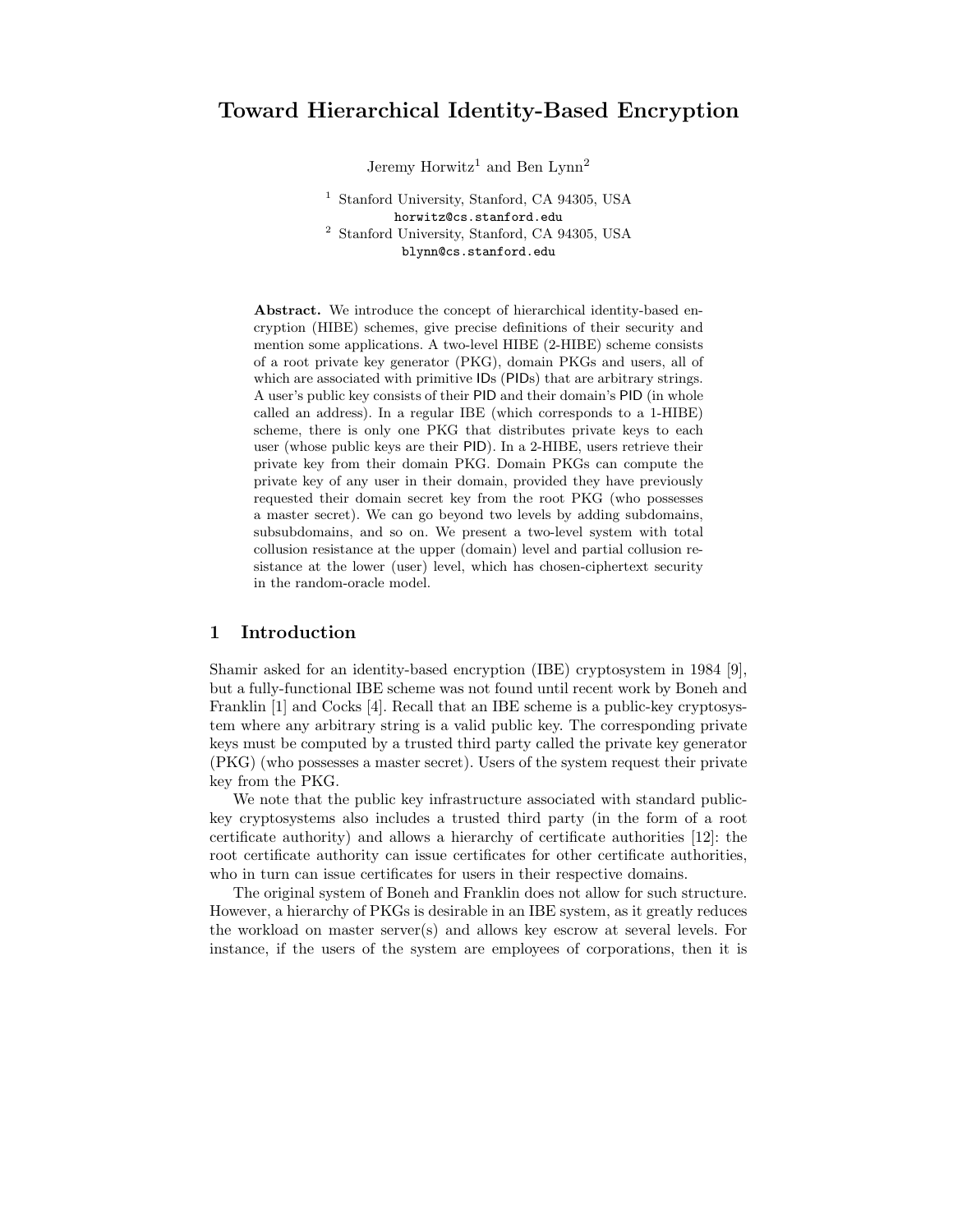natural to want each corporation to be able to generate the private keys for their employees, so that employees request their keys from their corporation, rather than the top-level PKG. Only corporations request their domain secret (and only once per corporation) from the top-level PKG. This is the idea behind a hierarchical IBE (HIBE) system. In particular, this is an example of a two-level HIBE (2-HIBE) scheme. (The advantage of an HIBE system over standard PKI is that senders can derive the recipient's public key from their address without an online lookup.)

More precisely, there are three types of entities in a 2-HIBE scheme. There is the root PKG, who possesses a master key. In the upper level, there are domain PKGs, who can request their domain key from the root PKG. Lastly, there are users, who can request private keys from their domain PKG. Each user and each domain has a primitive ID (PID), which is an arbitrary string. (If Alice works for Company.com and her email address is alice@company.com, her PID is alice and her company's PID is company.com.) The public key of a user consists of a tuple of PIDs: the PID of the user and the PID of the user's domain (this public key is also called the user's address) and, as with IBE systems, it is clear that a sender can derive the receiver's public key offline. We can generalize to HIBE schemes with more levels by allowing subdomains, subsubdomains, and so on.

Another application for HIBE systems is generating short-lived keys for portable computing devices. Suppose Alice is planning to embark on a weeklong business trip and wants to be able read her encrypted mail while on the road. However, she is also worried that her laptop may be stolen or otherwise compromised, so she does not want to simply copy her private key to the laptop. This dilemma is readily solved with a 2-HIBE system: this time, the upper level consists of people, such as Alice, and the lower level consists of dates, and when an arbitrary user Bob wants to send a message to Alice he uses the tuple of Alice's PID and the PID for the current date as her address. Alice can generate (for example) seven days' worth of keys (from her private key that she has previously requested from a PKG) and transfer these to her laptop. Now if the laptop is compromised, the damage is limited. We note that collusion at the bottom level is not an issue, as Alice will only put a small number of keys on her laptop. This problem can also be solved with a standard (non-hierarchical) IBE scheme by having Alice run her own IBE system [1], but in this case Bob must get Alice's system parameters before he can communicate with her.

In this paper, we give formal security definitions that can model plausible real-life attack scenarios on HIBE systems. In addition to chosen-ciphertext attacks, we must also worry about attacks involving collusion by entities on arbitrary levels. In our example above, for instance, if the domain PKG of one corporation A colludes with employees of another corporation B, they should not be able to decrypt messages of other employees of corporation  $B$  (or of any other corporation  $C$ , for that matter). In general, an adversary should not be able to decrypt a message encrypted for a particular user in a particular domain (and subdomain, subsubdomain, etc.), even if they have access to the private key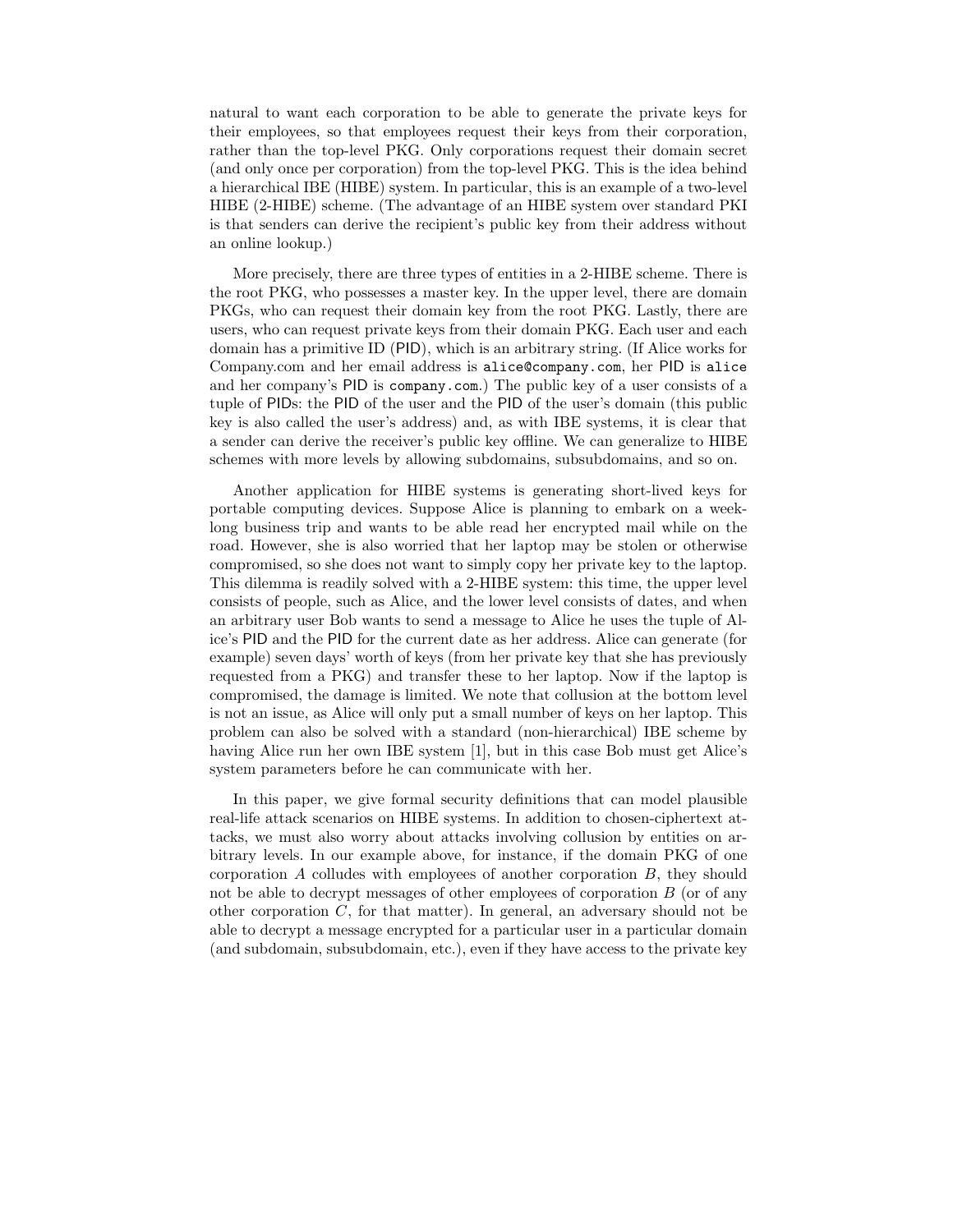of every other user and of every other domain (and subdomain, subsubdomain, etc.), in addition to information obtained from a decryption oracle.

We present a 2-HIBE scheme with total collusion resistance at the upper level and partial collusion resistance at the lower level. (This limitation does not affect its applicability to the above laptop example.) In terms of the corporate setting, even if an arbitrary number of corporations collude, the master secret is safe, but, at the lower level, if more than certain number of employees of a corporation  $C$  collude, they can expose  $C$ 's private key.

Our system requires a bilinear map with certain properties. A suitable map can constructed from the Weil pairing (which is described in [1]). Its performance is sufficiently fast for practical purposes, provided the number of colluding parties allowed in the lower level is not too large. (Its running time and key size involve a term linear in this number.) Additionally, we can employ the same techniques used with the Boneh-Franklin IBE scheme to split secrets across several servers and achieve robustness for free.

### 2 Definitions

An identity-based encryption scheme (IBE) is specified by four randomized algorithms: Setup, KeyGen (called Extract in [1]), Encrypt, and Decrypt. In brief, Setup generates system parameters that are publicly released and a master key that is given to the PKG only; KeyGen is run by the PKG to generate private keys corresponding to a given primitive ID (PID); Encrypt encrypts a message using a given PID (PIDs are public keys); and Decrypt decrypts a ciphertext given a private key. We shall always take the message space to be  $\mathcal{M} = \{0, 1\}^m$ .

These algorithms must satisfy the standard consistency constraint, namely, when  $d$  is the private key generated by algorithm KeyGen when it is given the PID A as the public key, then

 $\forall M \in \mathcal{M} : \mathsf{Decrypt}(\mathsf{params}, A, C, d) = M$ ,

where  $C =$  Encrypt(params, A, M).

An  $\ell$ -HIBE has a family of  $\ell$  key-generation algorithms (KeyGen<sub>i</sub> for  $1 \leq i \leq$  $\ell$ ) instead of just one, and public keys are now  $\ell$ -tuples of PIDs instead of just a single PID.

**Definition 1.** A primitive  $|D(P|D)$  is an arbitrary string, i.e., an element of  ${0,1}^*.$ 

**Definition 2.** An address is an  $\ell$ -tuple of PIDs.

An address fully specifies a user's public key.

**Definition 3.** A prefix address (or prefix) is an *i*-tuple of PIDs for some  $0 \leq$  $i \leq \ell$ . A prefix address  $\langle S_1, \ldots, S_i \rangle$  is said to be a prefix of the prefix address  $\langle T_1, \ldots, T_j \rangle$  if  $i \leq j$  and  $S_a = T_a$  for  $1 \leq a \leq i$ .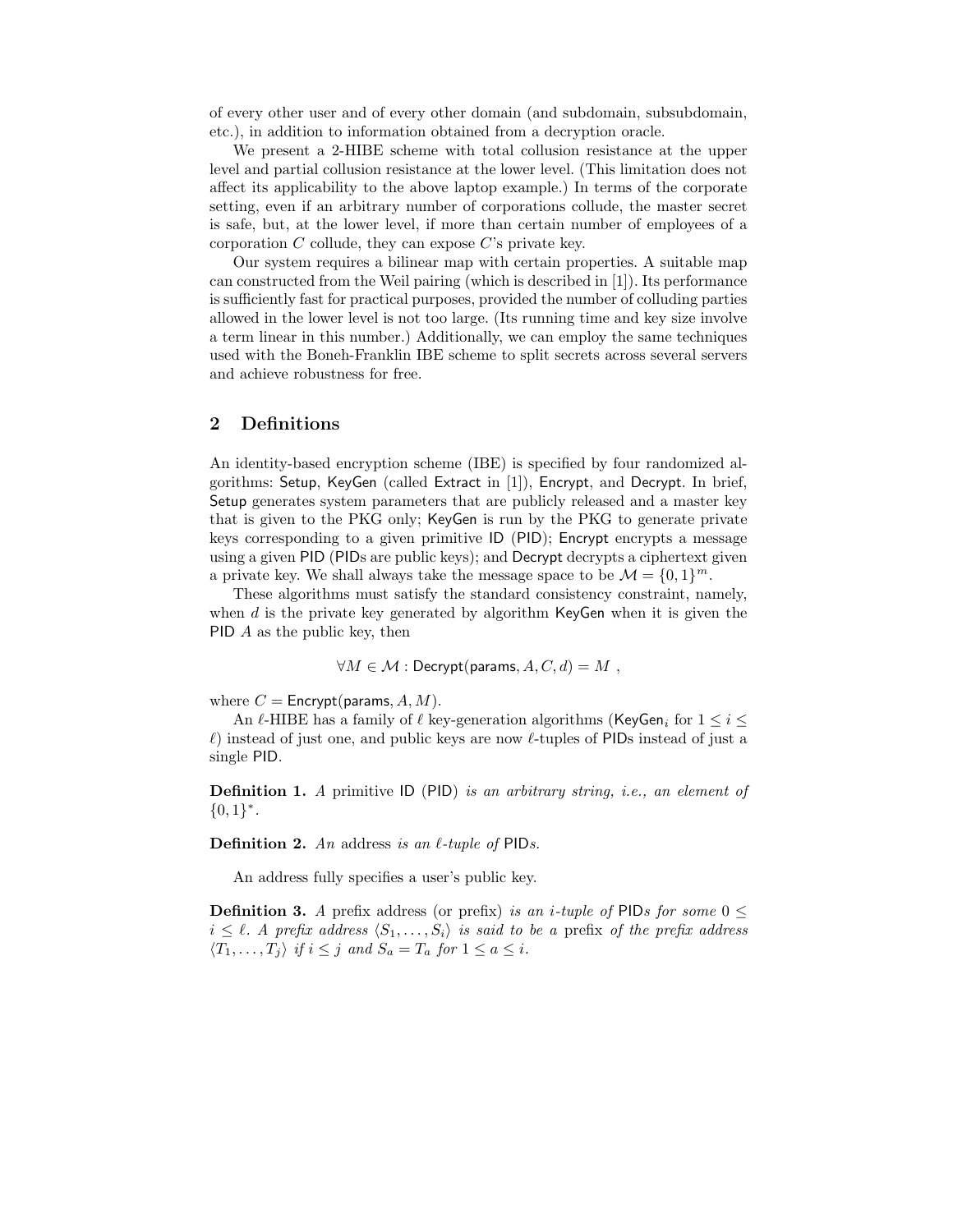Notice that addresses also happen to be prefix addresses.

**Definition 4.** For a non-negative integer  $\ell$ , an  $\ell$ -level hierarchical identitybased encryption scheme ( $\ell$ -HIBE) is specified by  $\ell + 3$  randomized algorithms: Setup, KeyGen<sub>i</sub> (for  $1 \leq i \leq \ell$ ), Encrypt, and Decrypt:

- Setup: Input: security parameter  $k \in \mathbb{Z}$ . Output: system parameters params and a master key  $mk_{\epsilon}$  (which we also call the level-0 key).
- KeyGen<sub>i</sub>: (for  $1 \le i \le \ell$ ): Input: params,  $mk_{\langle S_1,...,S_{i-1} \rangle}$  (a level-(i-1) key), and an i-tuple of PIDs (a prefix address). Output:  $mk_{\langle S_1,...,S_i\rangle}$  (a level-i key).
- Encrypt: Input: params, an address, and a message. Output: a ciphertext.
- Decrypt: Input: params, an address, a ciphertext, and a private key  $mk_{\langle S_1,...,S_\ell \rangle}$ . Output: the corresponding plaintext.

These algorithms must satisfy the standard consistency constraint, namely, when d is the private key generated by algorithm  $KeyGen_\ell$  when it is given the address  $N$  as the public key, then

 $\forall M \in \mathcal{M} : \mathsf{Decrypt}\big(\mathsf{params}, N, C, \mathsf{mk}_{\langle S_1,...,S_\ell \rangle}\big) = M\;,$ 

where  $C =$  Encrypt(params, N, M).

*Remark 1.* For certain values of  $\ell$ , an HIBE is the same as other familiar structures:

- When  $\ell = 0$ , this definition captures the essence of public-key encryption schemes: the level-0 key corresponds to a private key and the params correspond to the public key (the address is empty when calling Encrypt; each system is associated with only one private key/public key pair).
- When  $\ell = 1$ , we have a definition of a standard IBE.

### 2.1 Security

In order to cover realistic attacks, we assume that an attacker may be able obtain private keys at any level except for the master secret, and extend the standard model of chosen-ciphertext security accordingly. We note that if the master secret is compromised, the effects are at least as disastrous as when the root certificate authority is compromised in a public-key cryptosystem. Thus we assume that the precautions taken to guard the master secret are similar to those taken to guard a root certificate authority in real life (e.g., secret splitting, tamper-resistant hardware), rendering it unassailable. Consider the following game played by two parties, an adversary and a challenger:

1. The challenger runs the Setup algorithm (for a given security parameter  $k$ ) and gives params to the adversary. It does not divulge  $mk_{\epsilon}$ .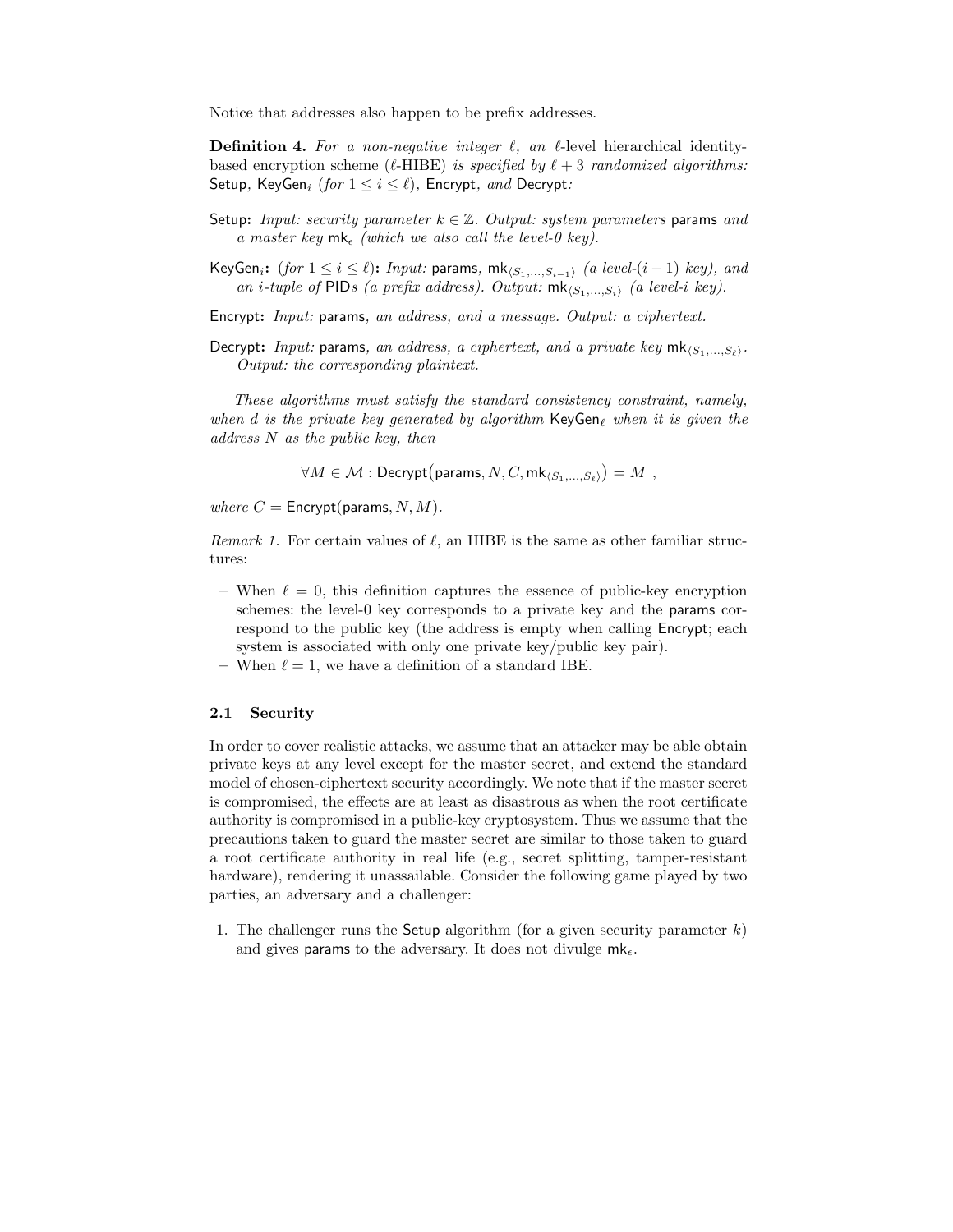2. The adversary submits any number of decryption and/or key-generation queries adaptively (i.e., each query may depend on the replies to previous queries). In a decryption query, the adversary sends a ciphertext and an address and is given the corresponding plaintext under the unique key associated with that address (assuming the ciphertext and address are valid). For a key-generation query, the adversary submits any prefix address  $\langle S_1, \ldots, S_i \rangle$ (for some  $1 \leq i \leq \ell$ ), and is told the output  $K_i$  (where  $K_j$  is defined to be KeyGen<sub>j</sub>  $(K_{j-1},\langle S_1,\ldots,S_j\rangle)$  for  $0 < j \leq i$  and  $K_0$  is the key returned by Setup).

In other words, not only can the adversary learn the decryption of any chosen ciphertext, it can also obtain the key corresponding to any prefix address.

- 3. The adversary then outputs any two plaintexts  $M_0, M_1 \in \mathcal{M}$  and any address N on which it wishes to be challenged, subject to the restriction that no prefix of N has been queried in the previous step.
- 4. The challenger picks  $b \in \{0, 1\}$  randomly and computes the ciphertext  $C =$ Encrypt(params,  $N$ ,  $M_b$ ). It then sends the challenge C to the adversary.
- 5. The adversary again issues any number of decryption and/or key-generation queries adaptively, except that it now may not ask for the key corresponding to any prefix of N or for the plaintext corresponding to  $C$  under the private key corresponding to N.
- 6. The adversary outputs  $b' \in \{0, 1\}$ , and wins if  $b = b'$ .

We call such an adversary an ID-CCA attacker.

**Definition 5.** We define an HIBE to be secure against adaptive chosen-ciphertext attack (ID-CCA) if no polynomially-bounded adversary has a non-negligible advantage in the above game, that is, for any polynomial f and for any probabilistic polynomial-time algorithm  $\mathcal{A}$ ,  $Adv(\mathcal{A}) := |\Pr[b = b'] - \frac{1}{2}|$  is less than  $1/f(k)$ . (The probability is over the random bits used by the two parties.)

Finding even a 2-HIBE that satisfies this security requirement remains an open problem. We describe a 2-HIBE that is secure provided the adversary is limited to n KeyGen<sub>2</sub> queries within its domain (for a given n; unlimited KeyGen<sub>1</sub> queries are allowed). In other words, our system resists arbitrary collusion at the domain level, but resists only limited collusion at the user level.

We will also utilize a weaker notion of security in intermediate steps of our proofs. Consider another game played by two parties, an adversary and a challenger:

- 1. The challenger runs the Setup algorithm (for a given security parameter  $k$ ) and gives params to the adversary.
- 2. The adversary submits some number of key-generation queries adaptively, that is, for each query, the adversary submits any prefix address  $\langle S_1, \ldots, S_i \rangle$ (for some  $1 \leq i \leq \ell$ ), and is told the output  $K_i$  (where  $K_j$  is defined to be KeyGen<sub>j</sub>  $(K_{j-1},\langle S_1,\ldots,S_j\rangle)$  for  $0 < j \leq i$  and  $K_0$  is the key returned by Setup).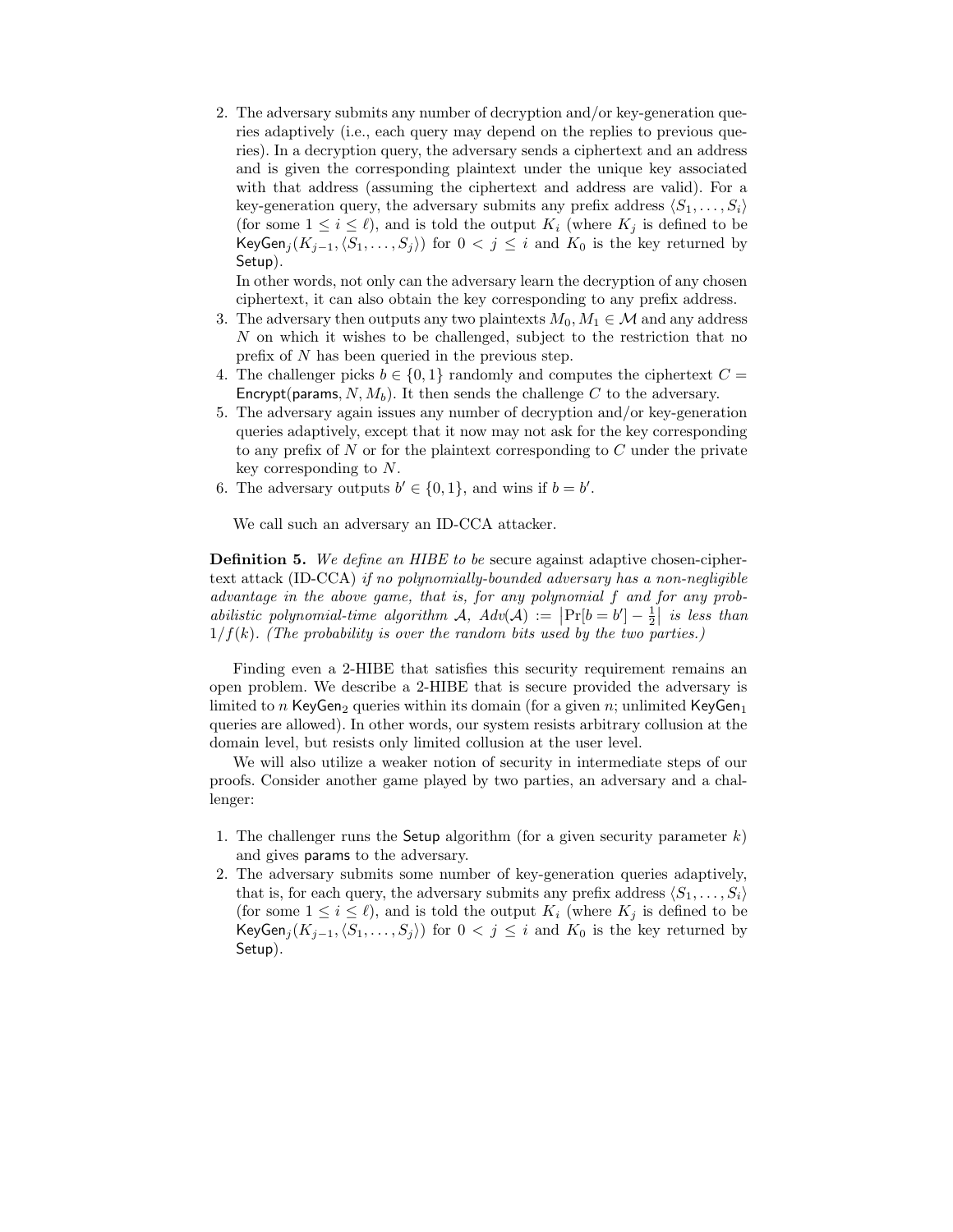- 3. The adversary then outputs any address N on which it wishes to be challenged, subject to the restriction that no prefix of  $N$  has been queried in the previous step.
- 4. The challenger picks a message  $M \in \mathcal{M}$  randomly and computes  $C =$ Encrypt(params,  $N, M$ ). It sends the challenge  $C$  to the adversary.
- 5. The adversary again issues some number of key-generation queries adaptively, except that it now may not ask for the key corresponding to any prefix of N.
- 6. The adversary outputs some message  $M' \in \mathcal{M}$ , and wins if  $M = M'$ .

We call such an adversary an ID-OWE attacker.

**Definition 6.** We define an HIBE to be a one-way identity-based encryption scheme (ID-OWE) if no polynomially-bounded adversary has a non-negligible advantage in the above game.

Both these definitions are generalizations of definitions given by Boneh and Franklin [1].

# 3 An HIBE Resistant against Domain Collusion

We present a two-level system resistant to collusion at the domain level. The system is based on bilinear forms between two prime-order groups.

### 3.1 The BDH Assumption

We briefly review definitions given by Boneh and Franklin [1, 2].

**Definition 7.** Let  $G_1, G_2$  be groups with prime order q. Then we say a map  $e: G_1 \times G_1 \rightarrow G_2$  is bilinear if, for all  $g, h \in G_1$  and  $a, b \in \mathbb{F}_q$ , we have  $e(g^a, h^b) = e(g, h)^{ab}.$ 

**Definition 8.** The Bilinear-Diffie-Hellman problem *(BDH)* for a bilinear function e:  $G_1 \times G_1 \rightarrow G_2$  such that  $|G_1| = |G_2| = q$  is prime is defined as follows: given  $g, g^a, g^b, g^c \in G_1$ , compute  $e(g, g)^{abc}$ , where g is a generator and  $a, b, c$  are randomly chosen from  $\mathbb{F}_q$ . An algorithm is said to solve the BDH problem with an advantage of  $\varepsilon$  if

$$
\Pr[\mathcal{A}(g, g^a, g^b, g^c) = e(g, g)^{abc}] \geq \varepsilon.
$$

**Definition 9.** A randomized algorithm  $IG$  that takes as input a security parameter  $k \in \mathbb{Z}$  (in unary) is a BDH parameter generator if it runs in time polynomial in k and outputs the description of two groups  $G_1, G_2$  and a bilinear function e:  $G_1 \times G_1 \rightarrow G_2$ . We further require that the groups have prime order (which we call q), and denote the output of the algorithm by  $(G_1, G_2, e) = \mathcal{IG}(1^k)$ .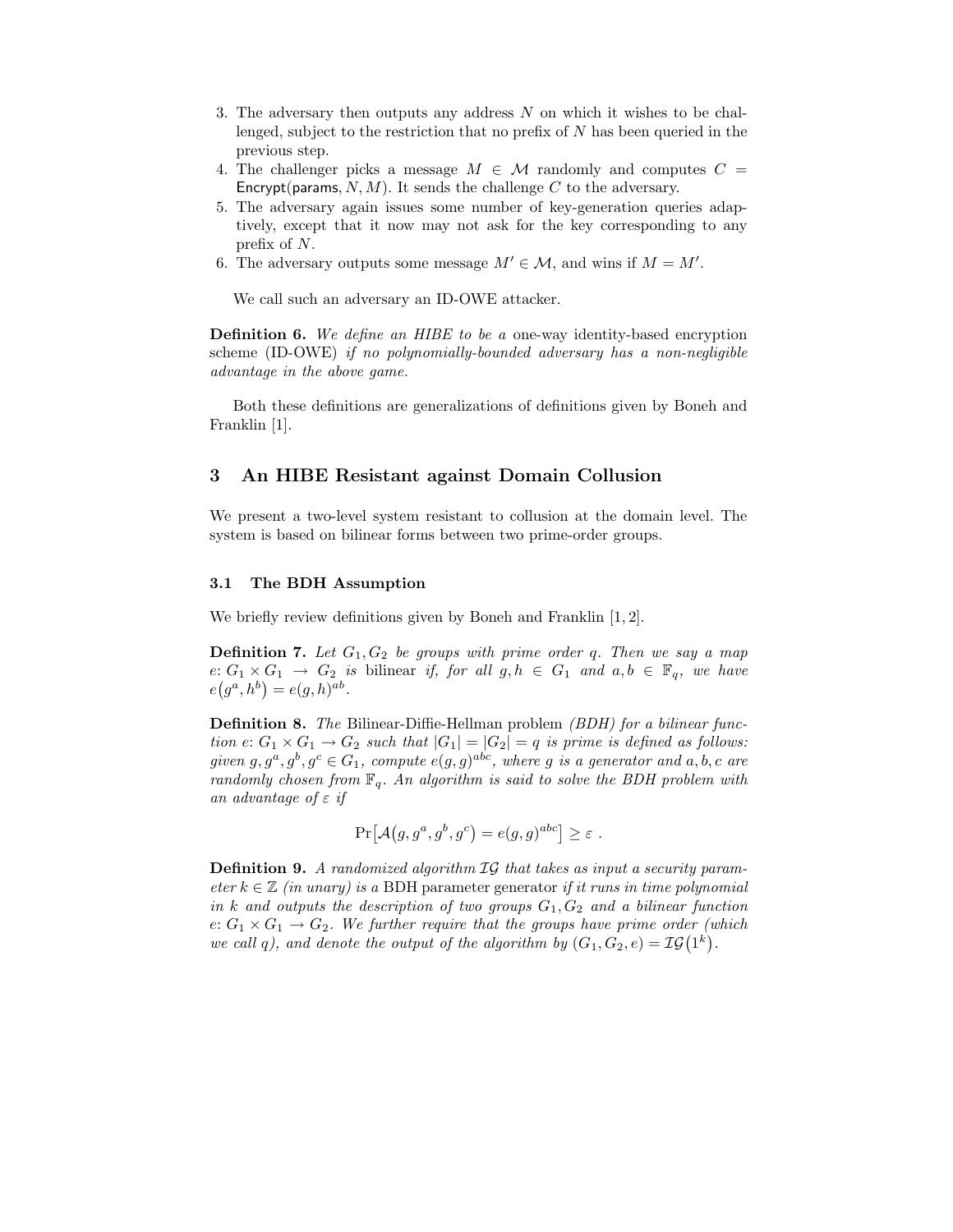**Definition 10.** We say that  $IG$  satisfies the BDH assumption if no probabilistic polynomial-time algorithm A can solve BDH (for  $IG(1<sup>k</sup>)$ ) with non-negligible advantage.

For the remainder of the paper we make use of some fixed BDH parameter generator  $\mathcal{IG}$  that satisfies the BDH assumption, and use the symbols  $G_1, G_2, e, q$ to represent the constituents of its output. Boneh and Franklin [1] also give details on how to implement such a generator (their system also required one), based on the Weil pairing. (In their construction,  $G_1$  is a group of points on a certain elliptic curve and  $G_2$  is a certain subgroup of  $\mathbb{F}_{p^2}^{\times}$ , for some prime p.)

This assumption was implicitly used by Joux [7] to build a one-round threeparty Diffie-Hellman protocol. Other constructions also require the BDH assumption  $([8, 10, 11])$ . Additionally, a bilinear function is needed in a recently described short signature scheme [3].

#### 3.2 A Game Transformation

The BDH assumption is closely tied to the CDH assumption. Recall that the CDH problem asks for  $g^{ab}$  given  $g, g^a, g^b$ , whereas the goal in the CDH problem is to compute  $e(g, g)^{abc} = e(g^{ab}, g^c)$  given  $g^c$  in addition to  $g, g^a, g^b$ . This similarity between the BDH and CDH assumptions naturally leads to the following transformation on games:

**Definition 11.** Using the notation of the previous section, suppose  $\mathcal{G}$  is a game where the goal of the adversary is to compute a particular element  $g \in G_1$ . Then the e-transformation of  $G$  is the same game as  $G$  except now the adversary is also given a random  $h \in G_1$  and the adversary's goal is to compute  $e(g, h)$ .

We can transform assumptions by applying this transformation to the underlying game. For example, we obtain the BDH assumption (associated with a particular e) when we apply this transformation to the CDH assumption.

It is possible to formulate our assumptions differently: we could have started with assuming that e is a bilinear function such that if a game  $\mathcal G$  is hard then its e-transformation is also hard. This would simplify our exposition (for example, we need only assume the CDH problem is hard, as that implies that the BDH problem is hard). However, such an assumption is really an abstract description of a class of assumptions, and we prefer the readability gained by relying on a small number of concrete assumptions instead.

Clearly, if an adversary can win a game  $G$ , then it can easily win the  $e$ transformation of  $\mathcal G$ . The converse is far from clear.

We shall see that transformed assumptions are required to show that schemes are ID-OWE; without transformation, the assumptions are more natural, but we can only show that an adversary cannot recover a user's private key.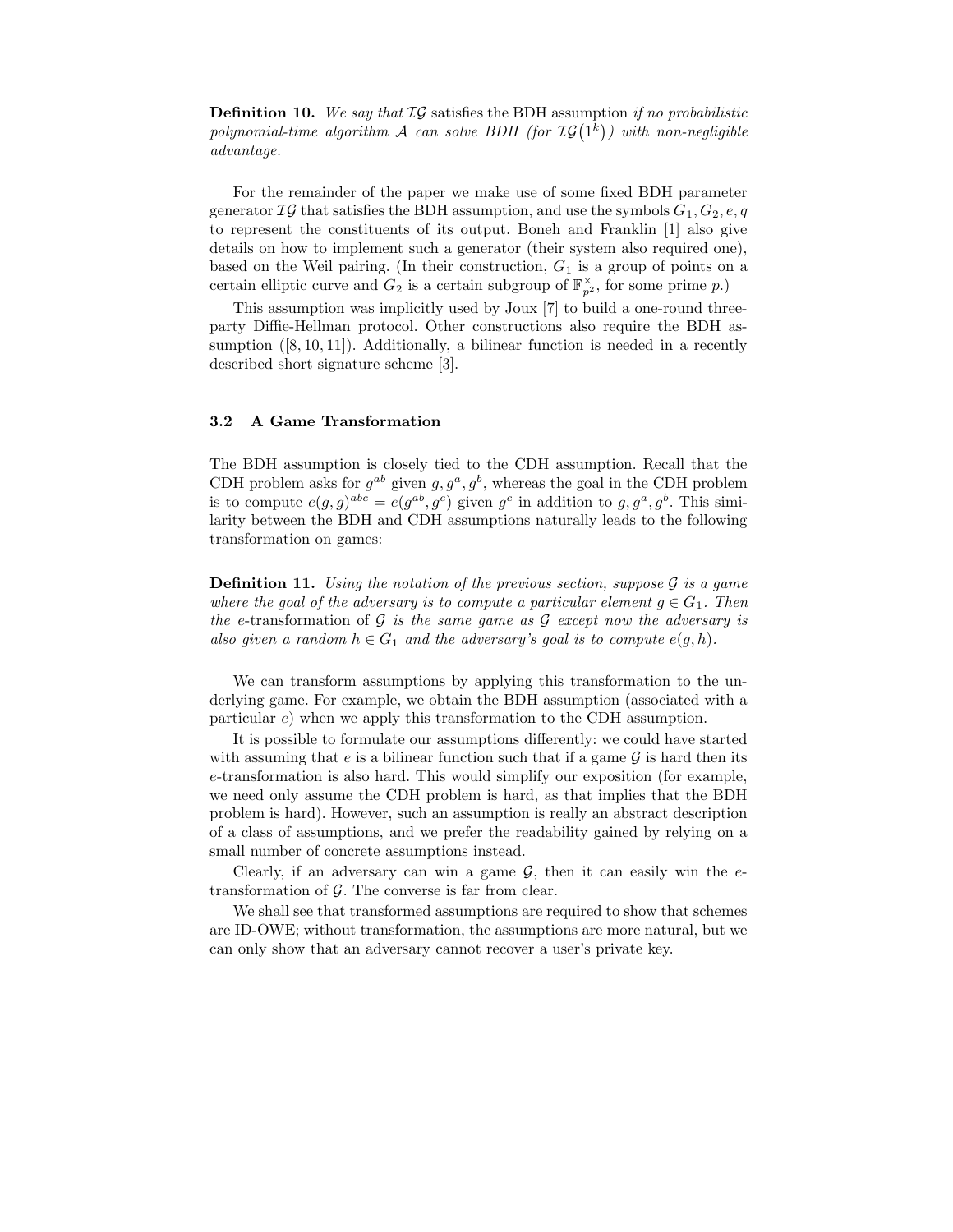### 3.3 Linear e-One-Way Functions

We now build up to the definition of a linear e-one-way function, from which one could build an HIBE. We then construct a function that is weaker than eone-way that will allow for efficiently building a 2-HIBE which is secure against any collusion at the domain level and limited collusion at the user level.

Suppose that we have a function  $h: G \times X \to G_1$ , where G and  $G_1$  are groups, G is of prime order p, X is a set, and  $h(g^a, x) = h(g, x)^a$  for all  $g \in G$ ,  $x \in X, a \in \mathbb{F}_n$ .

**Definition 12.** The elements  $x, x_1, x_2, \ldots, x_n \in X$ ,  $a \in \mathbb{F}_p$ , and a generator  $g \in G$  are chosen at random. Given x, g, and  $\langle x_i, h(g^a, x_i) \rangle$  for  $i = 1, 2, \ldots, n$ , the problem of computing  $h(g^a, x)$  is called the linear one-way problem (of size  $n$ ).

**Definition 13.** We say that h is a linear one-way function if no probabilistic polynomial-time (in n and  $\log p$ ) algorithm can solve the linear one-way problem of any size.

Remark 2. For example, if DDH is hard in  $\mathbb{F}_{p^2}^{\times}$ , the Weil pairing is an example of a linear one-way function. More generally, bilinear functions that satisfy BDH give rise to families of linear one-way functions. For example, suppose we have  $(G_1, G_2, e) = \mathcal{IG}(1^k)$ . Then fix a generator  $g \in G_1$  and consider the function  $f_g: G_1 \to G_2$  defined by  $f_g(g_1) := e(g, g_1)$ . Now,  $f_g$  is one-way, assuming DDH is hard in  $G_2$ . To see this, assume that  $f_g$  is easy to invert; DDH in  $G_2$  can be solved as follows: given  $x, x^a, x^b, x^c \in G_2$  we find their inverses  $y, y_a, y_b, y_c$  respectively, and check if  $e(y, y_c) = e(y_a, y_b)$ . We note that if  $\mathcal{IG}$  is constructed as described by Boneh and Franklin, then  $G_2$  is a subgroup of  $\mathbb{F}_{p^2}^{\times}$ , a group in which DDH is thought to be hard. (It is also possible to construct elliptic curves where the q-torsion points are contained in  $\mathbb{F}_p$  for some large prime q. Inverting the Weil pairing on these curves is equivalent to breaking DDH in  $\mathbb{F}_p$ .) More generally, this is why the relationship between a game and its e-transform appears to be highly nontrivial: if an algorithm  $A$  could win a game  $G$ , given an algorithm  $B$ that wins the e-transform of  $\mathcal{G}$ , then  $\mathcal{A}$  is an algorithm that can invert  $f_q$ .

Now suppose that  $(G_1, G_2, e) = \mathcal{IG}(1^k)$ . Then the e-transformation of the linear one-way problem is called the linear e-one-way problem. (In this problem, we are also given  $g^r$  for some random  $r \in \mathbb{F}_p$  (in addition to x, g, and  $\langle x_i, h(g^a, x_i) \rangle$  for  $i = 1, 2, ..., n$ ) and now the goal is to compute  $e(h(g^a, x), g^r)$ .

Definition 14. If no probabilistic polynomial-time algorithm can solve the linear e-one-way problem of any size, then we say that h is a linear e-one-way function.

If we knew how to construct linear e-one-way functions, we could construct an HIBE scheme as follows: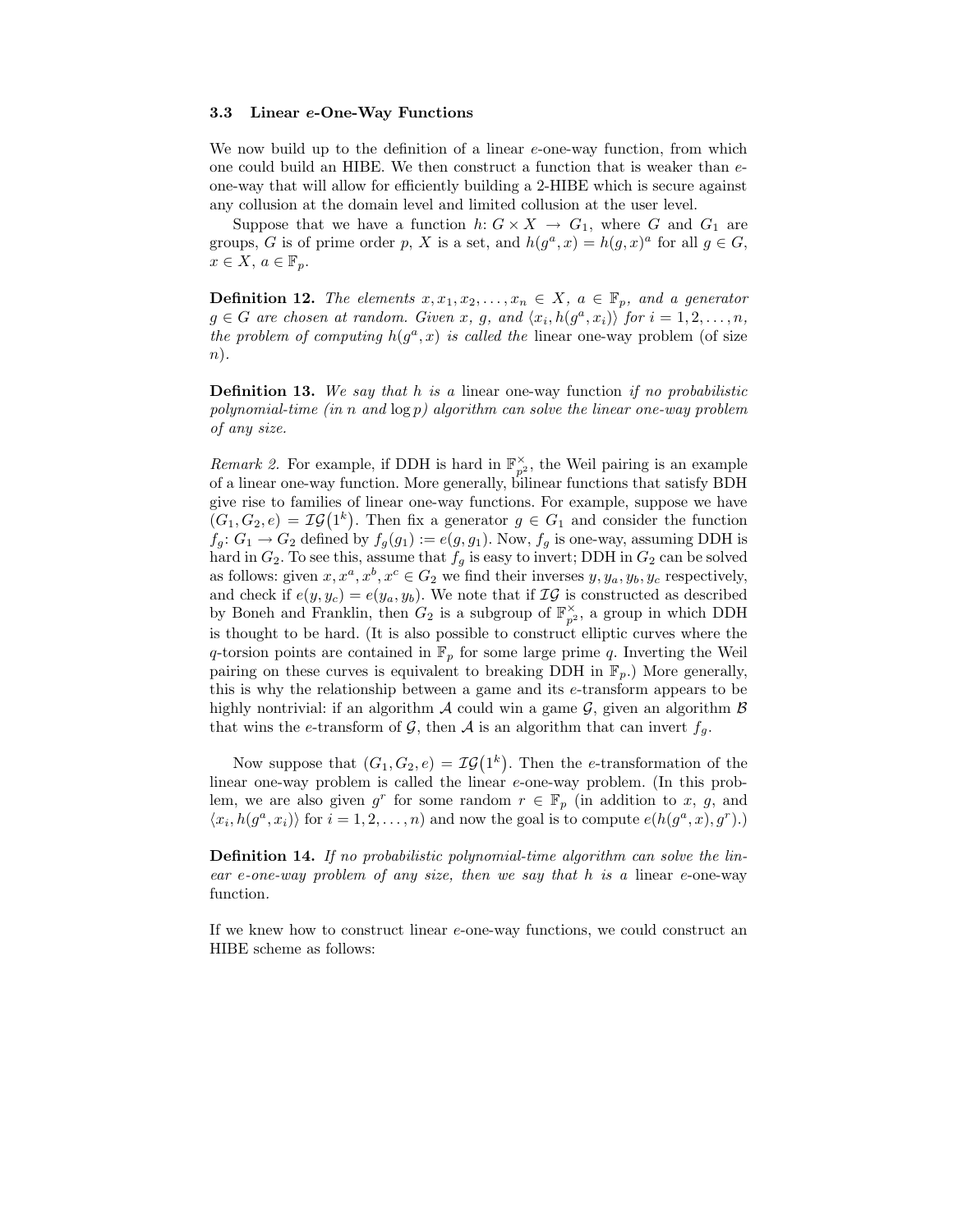- Setup: Input:  $k \in \mathbb{Z}$ . Run  $\mathcal{IG}(1^k)$  and set  $(G_1, G_2, e)$  to be the output. Construct a linear e-one-way function  $h: G_1 \times \mathbb{F}_q \to G_1$ . Choose a random  $a \in \mathbb{F}_q$  and a random generator  $g \in G_1$ . Pick cryptographically-strong hash functions  $H_1: \{0,1\}^* \to G_1, H_2: \{0,1\}^* \to \mathbb{F}_q$ , and  $H_3: G_2 \to \{0,1\}^m$  (for some m). Output:  $mk_{\epsilon} := a$ , and params  $:= \langle G_1, G_2, e, g, g^a, H_1, H_2, H_3 \rangle$ .
- KeyGen<sub>1</sub>: Input: a prefix address  $\langle S \rangle$  (the domain name). Output:  $\mathsf{mk}_{\langle S \rangle} := H_1(S)^a \in G_1.$
- KeyGen<sub>2</sub>: Input: an address  $\langle S, T \rangle$  (S is the domain PID and T is the user PID). Let  $mk_{\langle S \rangle} \in G_1$  be the domain key. Output:  $k = \mathsf{mk}_{\langle S,T \rangle} := h(\mathsf{mk}_{\langle S \rangle}, H_2(S \Vert T)) \in G_2.$
- Encrypt: Input: params,  $N = \langle S, T \rangle$  (S is the recipient domain's PID and T is the recipient user's PID), and M. Pick a random  $r \in \mathbb{F}_q$ . Output:  $C = \langle g^r, M \oplus H_3(s) \rangle$ , where  $s := e(h(H_1(S), H_2(S \parallel T)), g)^r$ .
- Decrypt: Input: params,  $N = \langle S, T \rangle$ , a ciphertext  $C = \langle g^r, V \rangle$ , and a user's private key  $k := \mathsf{mk}_{\langle S,T \rangle} \in G_1$ . Output:  $M = V \oplus H_3(e(k, g^r))$ .

It can be shown that this scheme is ID-OWE. By applying the Fujisaki-Okamoto [6] transformation, we obtain a scheme which is ID-CCA. Though finding a linear e-one-way function  $h$  remains an open problem, we are able to construct an h such that the linear e-one-way problem for a fixed n is hard, giving rise to a 2-HIBE system that is resistant to (unlimited) domain-level collusion and can tolerate up to n-party user-level collusion. We describe this in the following section. Briefly, we will define  $h: G_1^{n+1} \times \mathbb{F}_q \to G_1$  (for some n; q is the prime order of  $G_1$ ) as  $h((g_0, g_1, \ldots, g_n), d) := g_0^{d^0} g_1^{d^1} \cdots g_n^{d^n}$ . We then have a linear function h such that, given g and n pairs  $\langle x_i, h(g, x_i) \rangle$ , it appears hard to determine  $\langle x', h(g, x') \rangle$  for any other x'.

### 3.4 Our Domain-Collusion Resistant Scheme

Let  $n$  denote the amount of collusion that we are willing to tolerate at the user level.

Setup: Input:  $k \in \mathbb{Z}$ . Run  $\mathcal{IG}(1^k)$  and set  $(G_1, G_2, e)$  to be the output. Choose a random  $a \in \mathbb{F}_q$  and a random  $g \in G_1$ . Pick cryptographically-strong hash functions  $H_1: \{0,1\}^* \to G_1^{n+1}, H_2: \{0,1\}^* \to \mathbb{F}_q$ , and  $H_3: G_2 \to \{0,1\}^m$ (where  $\mathcal{M} = \{0, 1\}^m$  is the message space). For the security proof, we view the hash functions as random oracles.

Output:  $mk_{\epsilon} := a$  and params  $:= \langle G_1, G_2, e, g, g^a, H_1, H_2, H_3 \rangle$ .

KeyGen<sub>1</sub>: Input: a prefix address  $\langle S \rangle$  (the domain name). Let  $\langle g_0, g_1, \ldots, g_n \rangle =$  $H_1(S)$  (so each  $g_i$  lies in  $G_1$ ). Output:  $\mathsf{mk}_{\langle S \rangle} := \langle g_0^a, g_1^a, \dots, g_n^a \rangle \in G_1^{n+1}.$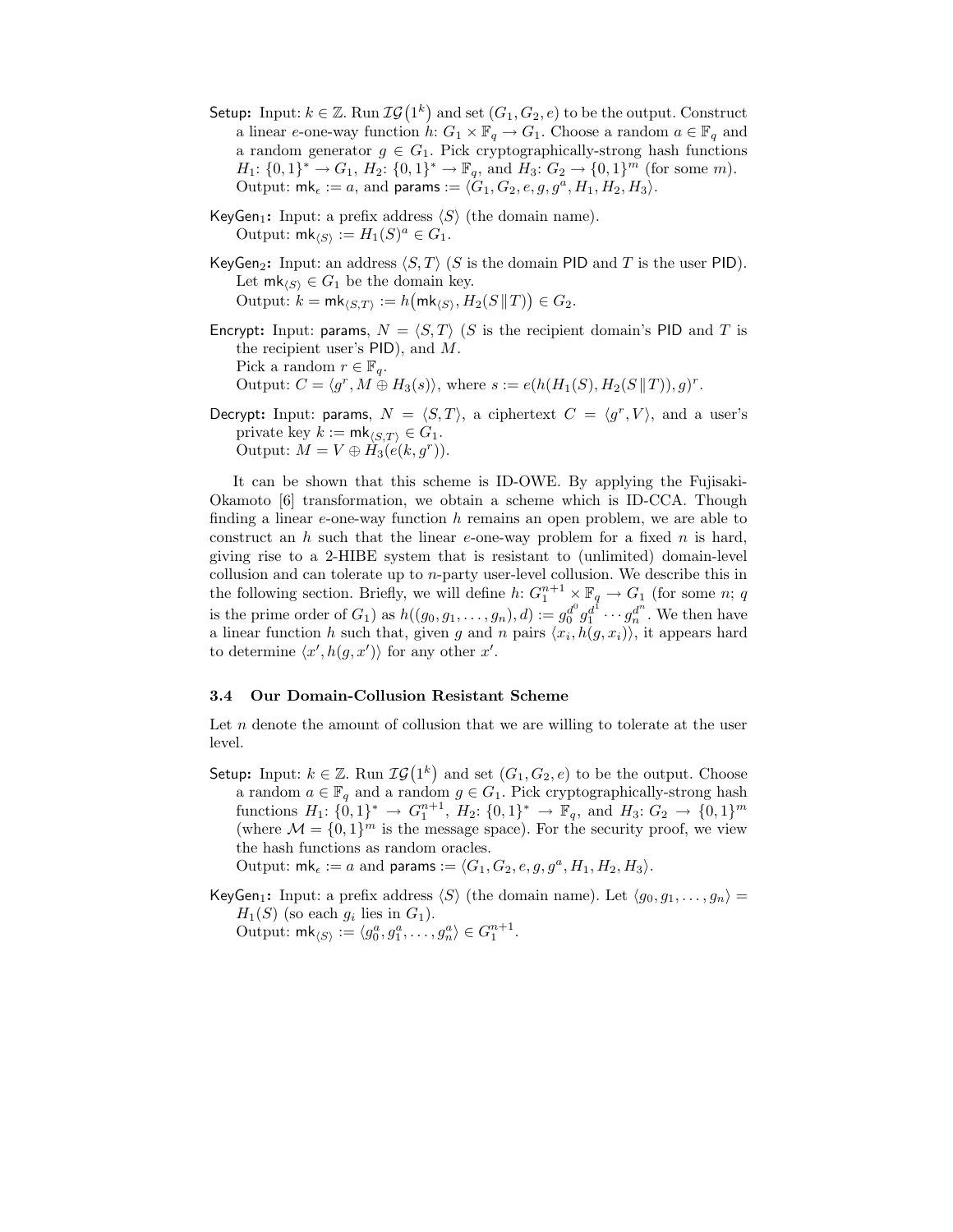- KeyGen<sub>2</sub>: Input: an address  $\langle S, T \rangle$  (S is the domain PID and T is the user PID). Set  $d := H_2(S \parallel T)$  (which is an element of  $\mathbb{F}_q$ ). Let  $mk_{\langle S \rangle} = \langle g_0^a, g_1^a, \dots, g_n^a \rangle \in G_1^{n+1}$  be the domain key. Output:  $k = \mathsf{mk}_{\langle S,T \rangle} := \prod_{i=0}^n g_i^{ad^i} \in G_1$ .
- Encrypt: Input: params,  $N = \langle S, T \rangle$  (S is the recipient domain's PID and T is the recipient user's PID), and a message M. Set  $\langle g_0, g_1, \ldots, g_n \rangle := H_1(S)$ . Set  $d := H_2(S || T)$ . Pick a random  $r \in \mathbb{F}_q$ . Then compute  $w := e \left( \prod_{i=0}^n g_i^{d^i}, g^a \right)^r \in G_2$ . Output: the ciphertext  $\langle g^r, M \oplus H_3(w) \rangle$ .
- Decrypt: Input: params,  $N = \langle S, T \rangle$ , a ciphertext  $C = \langle U, V \rangle$ , and a private key  $k = m\mathsf{k}_{\langle S,T\rangle} \in G_1.$ Output:  $M = V \oplus H_3(e(k, U)).$

The scheme is consistent because, by the bilinearity of e, we have  $e(k, U)$  =  $e\left(\prod_{i=0}^n g_i^{d^i}, g^a\right)^r$ , when  $U = g^r$ .

## 3.5 Proof of Security

Recall that we are restricting the adversary to at most  $n$  KeyGen<sub>2</sub> queries from the same domain.

Theorem 1. Suppose A is an ID-OWE attacker of our cryptosystem with an advantage of  $\varepsilon$ . Then, if we model  $H_1$ ,  $H_2$ , and  $H_3$  as random oracles, there exists an algorithm B that can solve the BDH problem with an advantage of  $\varepsilon/\Big(2(Q_{K_1}+2Q_{K_2})Q_{H_1}\binom{Q_{H_2}}{n})$ e $\Big),$  where  $Q_{K_i}$  is the total number of <code>KeyGen</code> $_i$  <code>que-</code> ries,  $Q_{H_i}$  is the number of  $H_i$  queries issued by A, and **e** is the base of the natural logarithm.

Proof. The proof of the theorem is broken into several lemmata. In Lemma 1, we show that an attacker  $\beta$ , whose KeyGen queries are restricted to only KeyGen<sub>2</sub> queries from the same domain as the challenge address, is essentially as strong as an arbitrary attacker  $A$ . We do so in a manner similar to that used in the analysis of the Boneh-Franklin scheme [1], which is itself partly based on a technique of Coron [5]. In Lemma 2, we define the Bilinear Polynomial Diffie-Hellman (BPDH) game, and give a reduction from the attack by the  $\beta$  described above to an attack by (an attacker)  $\mathcal C$  on the BPDH game. Lastly we produce a reduction from an attack by  $\mathcal C$  on the BPDH game to an attack by  $\mathcal D$  on the BDH problem. The combination of the three lemmata leads immediately to the theorem.  $\Box$ 

Lemma 1. Suppose there exists an ID-OWE attacker A with an advantage of  $\varepsilon$ . Let  $Q_i$  be a bound on the number of  $H_i$  queries made by A (for  $i = 1, 2$ ). If we model  $H_1$  as a random oracle, then there exists an ID-OWE attacker  $\beta$  with an advantage of  $\varepsilon/\mathbf{e}Q$ , where  $Q = Q_1 + 2Q_2$ , whose key-generation queries are all  $KeyGen_2$  queries from the same domain as the challenge domain.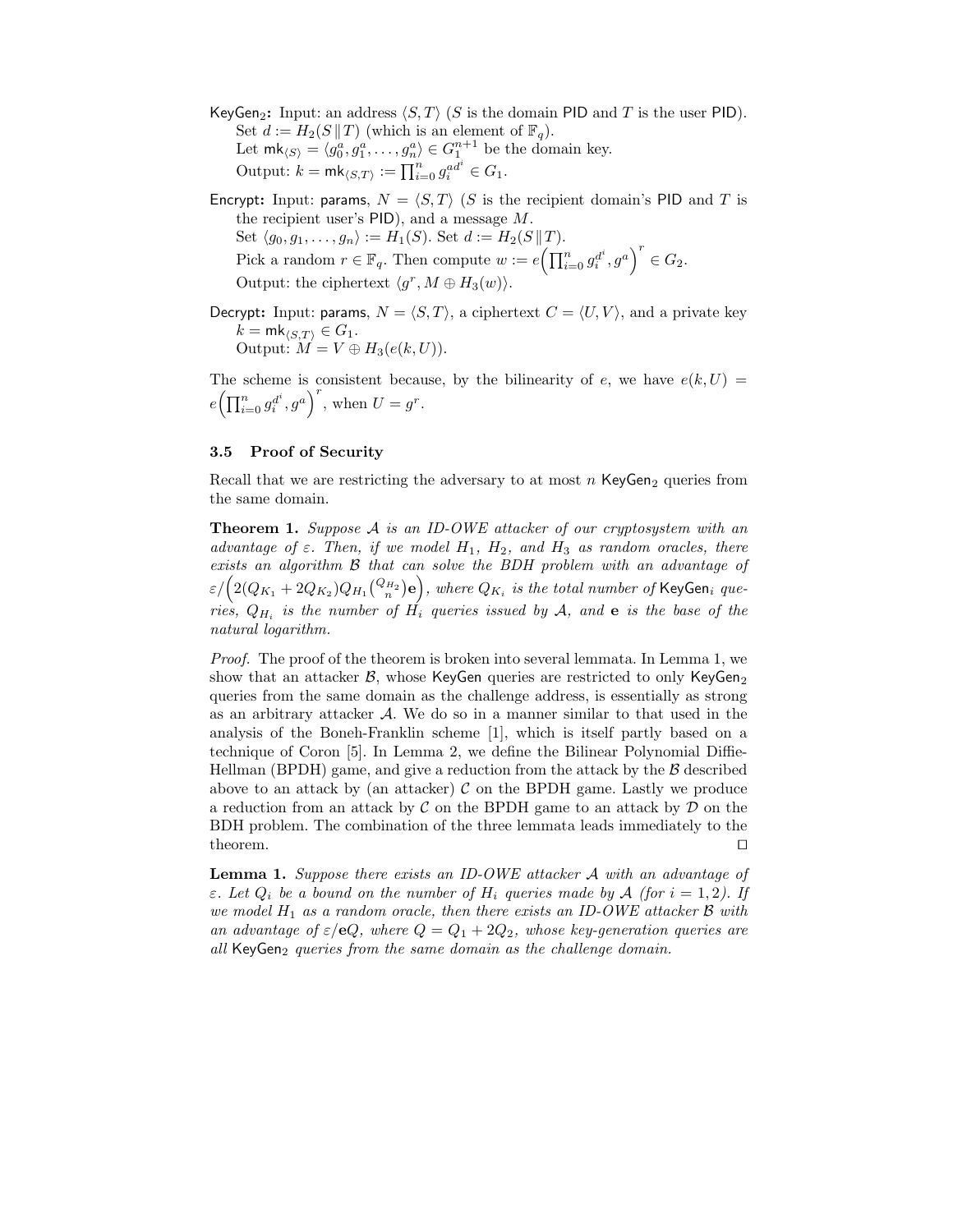*Proof.* After receiving the system parameters,  $\beta$  passes them on to  $\mathcal{A}$ . Without loss of generality, we may assume that every key-generation query for a prefix address (domain name)  $\langle S \rangle$  or address  $\langle S, T \rangle$  has been preceded by an  $H_1$ (domain-level) hash query on the domain PID  $S$ . We may also assume that  $A$ issues an  $H_1$  hash query on the challenge domain PID before revealing it.

We will need some auxiliary functions and global variables:

Initially, L is an empty list that will hold information on  $\mathcal{B}$ 's responses to  $H_1$ queries, and  $s_{\text{CHALLENGE}}$  is a string that is set to a special value NULL. Additionally, we will use a unique value REAL (not in  $G$ ,  $\mathbb{F}_q$ , etc.) in the proof.

When A issues an  $H_2$  query for an address  $\langle S, T \rangle$  (i.e., a hash query on  $S \| T$ ),  $\mathcal{B}$  returns  $H_2(S \parallel T)$ .

When A issues an  $H_1$  query on a domain PID S, B runs the following algorithm:

- 1. If  $L$  contains a tuple whose first element is  $S$ , then
	- (a) If L contains  $\langle S, r_0, r_1, \ldots, r_n \rangle$ , then return  $\langle g^{r_0}, g^{r_1}, \ldots, g^{r_n} \rangle$ . (b) If L contains  $\langle S, \text{REAL} \rangle$ , then return  $H_1(S)$ .
- 2. Otherwise, flip a coin that takes the value 1 with probability  $p$  and 0 otherwise (p will be determined later).
	- (a) If COIN = 1, then pick random  $r_0, r_1, \ldots, r_n \in \mathbb{F}_q$ . Insert the tuple  $\langle S, r_0, r_1, \ldots, r_n \rangle$  into L, and return  $\langle g^{r_0}, g^{r_1}, \ldots, g^{r_n} \rangle$ .
	- (b) Otherwise, COIN = 0. In this case, insert  $\langle S, \text{ReAL} \rangle$  into L and return  $H_1(S)$ .

Since we are modelling  $H_1$  as a random oracle, A cannot distinguish between this simulation and the real  $H_1$ .

When A issues a KeyGen<sub>1</sub> query on a prefix address (domain name)  $\langle S \rangle$ , B runs the following algorithm:

By assumption,  $A$  has already issued an  $H_1$  query for  $S$ .

- 1. If  $\langle S, r_0, r_1, \ldots, r_n \rangle$  is on the list L, return  $\langle g^{ar_0}, g^{ar_1}, \ldots, g^{ar_n} \rangle$ .
- 2. Otherwise,  $\langle S, \text{REAL} \rangle$  appears on L: output FAILURE and halt.

When A issues a KeyGen<sub>2</sub> query on an address  $\langle S, T \rangle$ , B runs the following algorithm:

Again by assumption, a hash query on  $S$  has already been issued. Let  $d = H_2(S || T).$ 

- 1. If L contains  $\langle S, r_0, r_1, \ldots, r_n \rangle$ , return  $\langle g^{ar_0d^0}, g^{ar_1d^1}, \ldots, g^{ar_nd^n} \rangle$ .
- 2. Otherwise,  $\langle S, \text{REAL} \rangle \in L$ :
	- (a) If  $s_{\text{CHALENGE}} = S$ , then B issues the KeyGen<sub>2</sub> query (recall that  $\beta$  is allowed to do this for the challenge domain).
	- (b) If  $s_{\text{CHALERGE}} \neq \text{NULL}$  then B outputs FAILURE and halts.
	- (c) Otherwise, B sets  $s_{\text{CHALENCE}} := S$  and issues the KeyGen<sub>2</sub> query.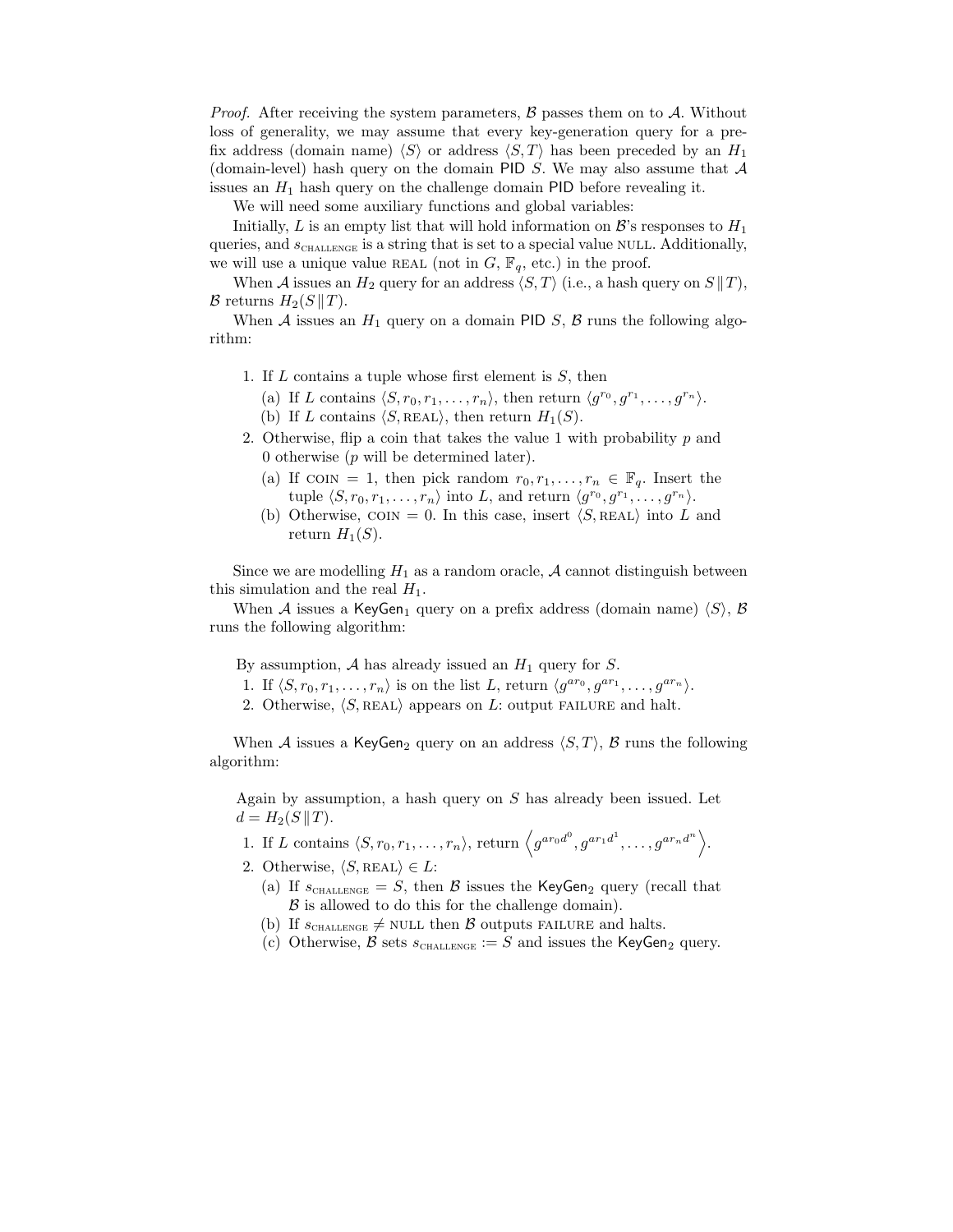Eventually, A outputs a challenge address  $\langle S, T \rangle$ . If  $\langle S, \text{ReAL} \rangle \notin L$ , then output FAILURE. If  $\langle S, \text{REAL} \rangle \in L$  and  $s_{\text{CHALLENCE}} \neq \text{NULL}$  and  $s_{\text{CHALLENCE}} \neq S$ , then output FAILURE. Otherwise (when  $\langle S, \text{REAL} \rangle \in L$  and  $(s_{\text{CHALENSE}} = \text{NULL}$ or  $s_{\text{CHALLENCE}} = S$ ), set  $s_{\text{CHALLENCE}} := S$ .

The next round of queries is handled in the same manner as in the first round. Finally,  $A$  will output a guess  $M$  and halt; then  $B$  outputs  $M$  and halts. Clearly, if  $\mathcal A$  is successful, then so is  $\mathcal B$ .

Recall that  $Q_1$  is the number of KeyGen<sub>1</sub> queries. Then the probability that FAILURE is not output during such a query is at least  $p^{Q_1}$  (it is sufficient to have  $\text{CON} = 1$  for each query).

Recall that  $Q_2$  is the number of  $KeyGen_2$  queries. In the worst case, for every KeyGen<sub>2</sub> query on an address  $\langle S, T \rangle$ , L contains  $\langle S, \text{REAL} \rangle$ , and, once  $s_{\text{CHALERGE}}$ has been set, any other value for S will cause failure. So the probability that failure is not output during KeyGen<sub>2</sub> queries is bounded from below by  $p^{Q_2-1}$ .

After A outputs the challenge address, the probability that  $\langle S, \text{REAL} \rangle$  is on the list L is  $1 - p$ , and the probability  $s_{\text{CHALENSE}} = S$  or  $s_{\text{CHALENCE}} = \text{NULL}$  is at least  $p^{Q_2}$ . (In the worst case, every  $KeyGen_2$  query is in a different domain, and, trivially, the probability that  $s_{\text{CHALENSE}} = S$  or  $s_{\text{CHALENSE}} = \text{NULL}$  is no less than the probability that  $s_{\text{CHALENSE}}$  remains NULL.)

Let  $k = Q_1 + 2Q_2 - 1$ . Then  $p^k(1-p)$  is a lower bound on the probability that a failure state is not reached. It is minimized when  $p = k/(k+1)$ , which makes the probability of not reaching a failure state bounded from below by  $1/e(k+1)$ .

With  $Q = Q_1 + 2Q_2$ , we see that  $\beta$  has an advantage of at least  $\varepsilon/\mathbf{e}Q$ .  $\square$ 

Definition 15. The Computational Polynomial Diffie-Hellman (CPDH) game (of degree n) for a function  $H: X \to G_1$ , where X is a set, is the following game:

A polynomial  $f(x) = c_0 + c_1 x + \cdots + c_n x^n$  with coefficients in  $\mathbb{F}_q$  is chosen at random. An element a is chosen at random from  $\mathbb{F}_q$ .

The attacker is given  $g, g^a, g^{c_0}, g^{c_1}, \ldots, g^{c_n}$  and  $d \in \mathbb{F}_q$ .

Then the attacker picks any  $s \in X$ , and learns  $g^{af(H(s))}$ . This step is repeated up to  $n$  times. (The attack may be adaptive.)

Lastly, the attacker wins if it can output the value of  $g^{af(d)}$ .

*Remark 3.* For  $n = 0$ , this reduces to the CDH problem. (The adversary is not allowed to make any queries.)

Definition 16. The Bilinear Polynomial Diffie-Hellman (BPDH) game (of degree n) for a function  $H: X \to G_1$  is the e-transformation of the corresponding CPDH game, i.e., it is the same as the previous game except that the attacker is also given g<sup>r</sup> for some random  $r \in \mathbb{F}_q$  and now the attacker's goal is to compute  $e(g,g)^{arf(d)}$ .

*Remark 4.* For  $n = 0$  this reduces to the BDH problem.

**Lemma 2.** Suppose there exists an ID-OWE attacker  $\beta$  with an advantage of  $\varepsilon$  whose key-generation queries are always KeyGen<sub>2</sub> queries of addresses from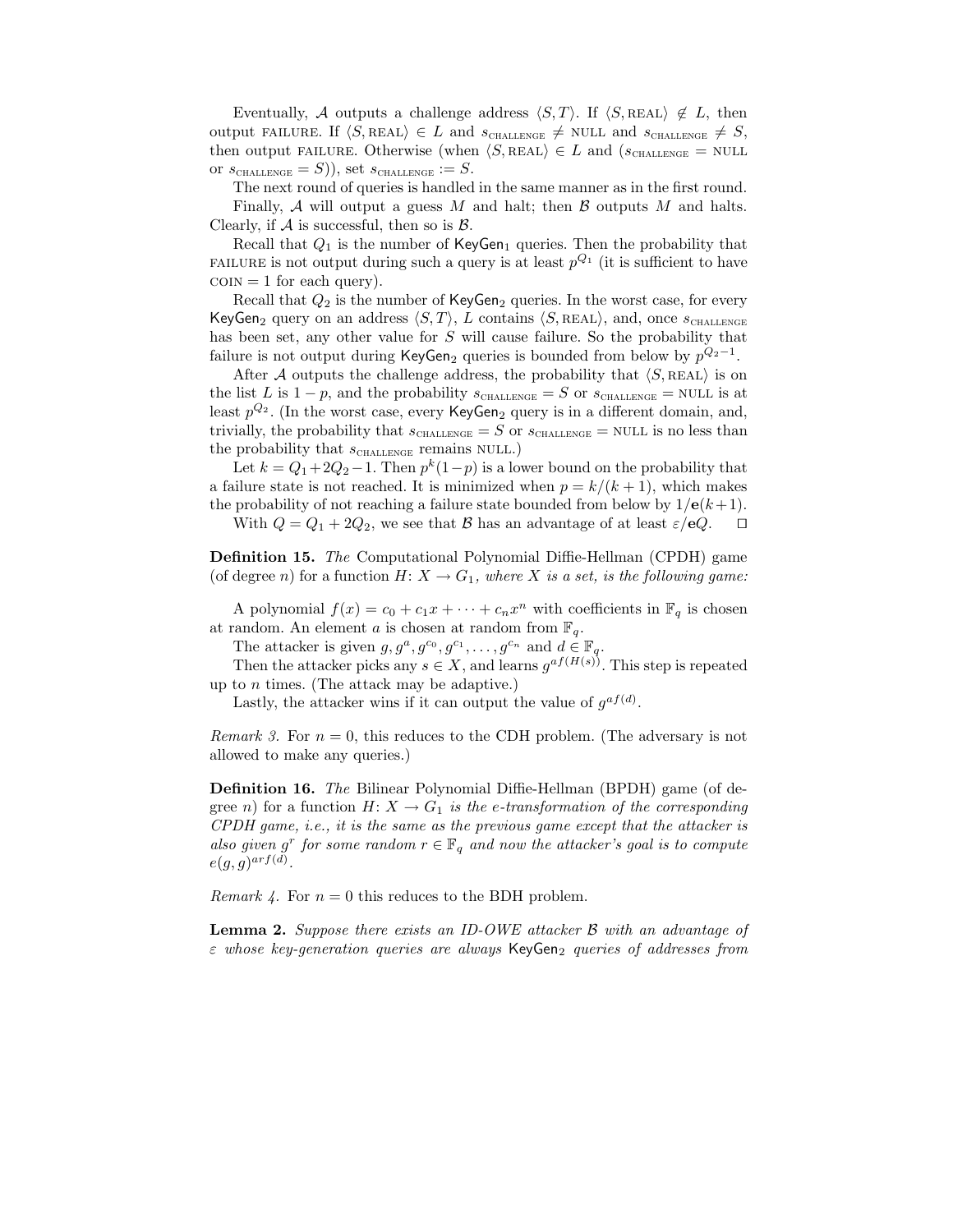the same domain as the challenge domain, and furthermore, B makes at most n such queries. (B makes no KeyGen<sub>1</sub> queries.) Then, there exists an attacker C that can win the BPDH game for  $H_2$  with an advantage of  $\varepsilon/(2Q)$ , where Q is a bound on the number of  $H_1$  queries that  $\beta$  makes.

Proof. Again we may assume that any key-generation query for an address is preceded by a hash query for that address, and that before the challenge address is output, a hash query for the challenge address will have been issued. We may also assume that each query (for any hash function) is distinct (since previous results can simply be cached). Also, without loss of generality, we may assume that  $\beta$  makes exactly n KeyGen<sub>2</sub> queries.

The algorithm C is given as input  $g, g^a, g^{c_0}, g^{c_1}, \ldots, g^{c_n}, g^r, d$  (using the notation employed in the description of the BPDH game; its goal is to compute  $e(g,g)^{arf(d)}$ ). C begins by giving B the system parameters  $g, g^a$ .

There is a list  $L$  that is used to store  $H_3$  queries and is initially empty.

C picks a random i between 1 and Q. On the ith  $H_1$  query for S (that B) makes), C sets  $s_{\text{CHALLENGE}} := S$  and returns  $\langle g^{c_0}, g^{c_1}, \ldots, g^{c_n} \rangle$ . For all other  $H_1$ queries, C returns  $H_1(S)$ . Since we are modelling  $H_1$  as a random oracle, the algorithm B cannot distinguish between this simulation of  $H_1$  and the real  $H_1$ .

When B issues an  $H_2$  query for  $\langle S, T \rangle$ , C returns  $H_2(S || T)$ .

When B issues an  $H_3$  query for  $s \in G_2$ , C returns  $H_3(s)$ , and inserts  $\langle s, H_3(s) \rangle$ into L.

When  $\mathcal B$  issues a KeyGen<sub>2</sub> query on  $\langle S, T \rangle$ , if  $S \neq s_{\text{\tiny{CHALENGE}}},$  then  $\mathcal C$  outputs FAILURE and halts. Otherwise, C issues a query for  $g^{af(H_2(S||T))}$  and returns the result to  $\beta$ .

Eventually, B gives the challenge address  $N = \langle S, T \rangle$  to C. If  $S \neq s_{\text{CHALENGE}}$ , then C outputs FAILURE and halts. Otherwise, C chooses a random  $R \in \{0,1\}^k$ , and C gives the ciphertext  $C := \langle g^r, R \rangle$  to B.

The next round of queries is handled in the same manner as in the first round.

Eventually,  $\beta$  outputs its guess M and halts. Then, the algorithm  $\mathcal C$  looks for a tuple of the form  $\langle s, M \oplus R \rangle$  in L; if it cannot find it, C outputs FAILURE. If B is successful (i.e., if Encrypt(params,  $N, M$ ) = C), then  $M = R \oplus H_3(s)$ , where  $s = e(g, g)^{arf(H_2(S||T))}$ . If C finds the tuple in L, C then knows  $n + 1$  values of the function  $x \mapsto e(g, g)^{arf(x)}$ , so C can compute  $e(g, g)^{arf(d)}$  using Lagrange interpolation.

Notice that, since  $H_3$  is a random oracle, if  $\langle s, H_3(s) \rangle$  is not found in L, then the decryption of the ciphertext  $C$  is independent of the knowledge  $\beta$ accumulated from its various queries, which means that  $\beta$  succeeds in this case with probability  $1/2^k$ .

The probability of success is  $(1/Q)(1-1/2^k)$  (*i* must be guessed correctly), which is at least  $1/(2Q)$ .

**Lemma 3.** Suppose there exists an algorithm C that can win the BPDH game for a function  $H: X \to G_1$  with an advantage of  $\varepsilon$  and suppose H may be modelled as a random oracle. Then there exists an attacker D that can solve the BDH problem with an advantage of  $\varepsilon/{Q \choose n}$ , where Q is a bound on the number of H queries that C makes.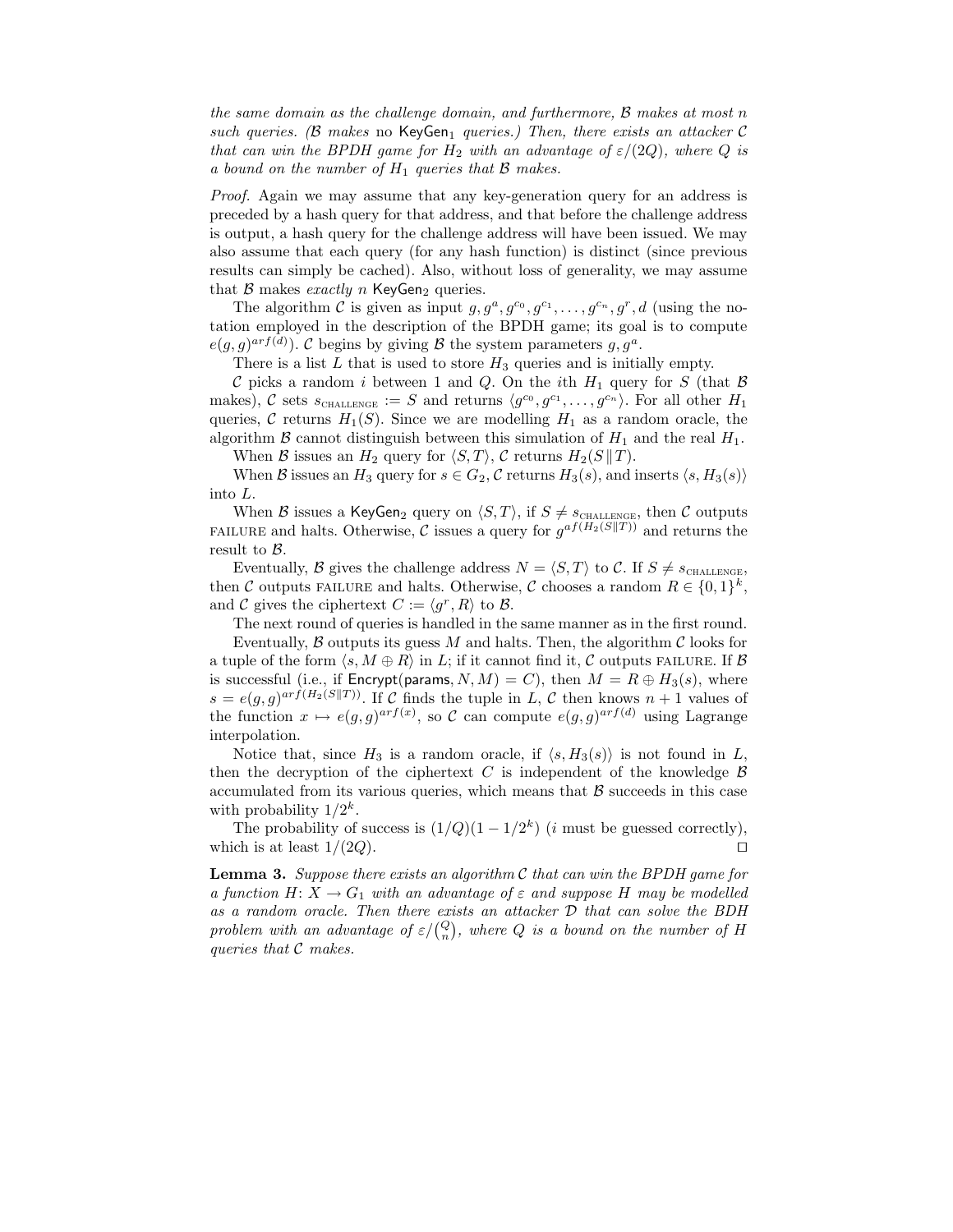*Proof.* We may assume that  $Q \geq n$ , that all H queries are distinct (previous results can be cached), and that a query for  $g^{af(H(s))}$  implies that C has already issued a query for  $H(s)$ .

The algorithm  $\mathcal D$  is given  $g, g^x, g^y, g^z$  for randomly chosen  $x, y, z \in \mathbb F_q$  (its goal is to compute  $e(g, g)^{xyz}$ ). Set  $y_0 := y$ . There is a list L that holds responses to H queries that is initially empty. D picks random  $a_0, a_1, \ldots, a_n, y_1, y_2, \ldots, y_n \in \mathbb{F}_q$ .  $D$  then solves the system of equations

$$
g_0^{a_0^0} \cdot g_1^{a_0^1} \cdots g_n^{a_0^n} = g^{y_0}
$$
  

$$
g_0^{a_1^0} \cdot g_1^{a_1^1} \cdots g_n^{a_1^n} = g^{y_1}
$$
  

$$
\vdots
$$
  

$$
g_0^{a_n^0} \cdot g_1^{a_n^1} \cdots g_n^{a_n^n} = g^{y_n}
$$

for the  $g_i$ . If we define the matrix A by  $A_{ij} := a_i^j$ , then, with high probability, the  $a_i$  are distinct (so A is a Vandermonde matrix), thus guaranteeing a unique solution for the  $g_i$ .

Then, D hands C the input  $\langle g, g^x, g_0, g_1, \ldots, g_n, g^z, a_0 \rangle$ .

Let  $Q$  be a bound on the number of  $H$  queries made by  $C$ .  $D$  chooses a random subsequence I of length n from the sequence  $(1, 2, \ldots, Q)$ .

Let  $s_i \in X$  be the j<sup>th</sup> element on which C makes an H query. D answers that query as follows:

If j is the ith element of I, then D responds with  $a_i$  and inserts  $\langle s_i, i \rangle$  into L. Otherwise,  $j \notin I$  and  $D$  responds with a random number. Since the  $a_i$  were chosen at random, the algorithm  $\mathcal C$  cannot distinguish between our simulation of a random oracle and a real random oracle.

If C asks for  $g^{af(H(s))}$ , then, if  $\langle s,i \rangle \in L$  for some i, D replies with  $g^{y_i}$ . Otherwise, it outputs failure and halts.

Eventually, C will output its guess g' for  $e(g, g)^{xz} f^{(a_0)}$  and halt; then D outputs  $g'$  and halts.

Let  $r_1, r_2, \ldots, r_n \in \mathbb{F}_q$  be such that  $g_0 = g^{r_0}, g^{r_1}, \ldots, g_n = g^{r_n}$  (we will never need to explicitly compute the  $r_i$ ). If  $D$  has not yet failed, and, if  $C$  wins its game, then C will output  $g' = e(g, g)^{xz} f^{(a_0)} = e(g, g)^{xyz}$  (where f is the polynomial  $f(u) = r_0 + r_1u + \cdots + r_nu^n$ , which means that  $\mathcal{D}$ , by outputting  $e(g, g)^{xyz}$ , will win the BDH game.

Thus, the probability of  $\mathcal D$  succeeding, given that  $\mathcal C$  is successful, is at least  $1/{\binom{Q}{n}}$  (it is sufficient for the set I to correspond exactly to the n elements of X for which C issues  $g^{af(H(s))}$  queries).

Applying the Fujisaki-Okamoto transformation to the cryptosystem yields an ID-CCA 2-HIBE system that tolerates user collusion up to size  $n$ ; in this system, the Setup algorithm also selects two hash functions  $H'$ :  $\{0,1\}^k \times \{0,1\}^k \to \mathbb{F}_q$ and  $H'': \{0,1\}^k \to \{0,1\}^k$ , and there is an extra level of hashing during encryption and decryption, as follows (we use the same notation as in the description of the cryptosystem): Encrypt now also picks a random  $\sigma \in \{0,1\}^k$ , computes  $r := H'(\sigma, M)$  (instead of picking a random  $r \in \mathbb{F}_q$ ), and outputs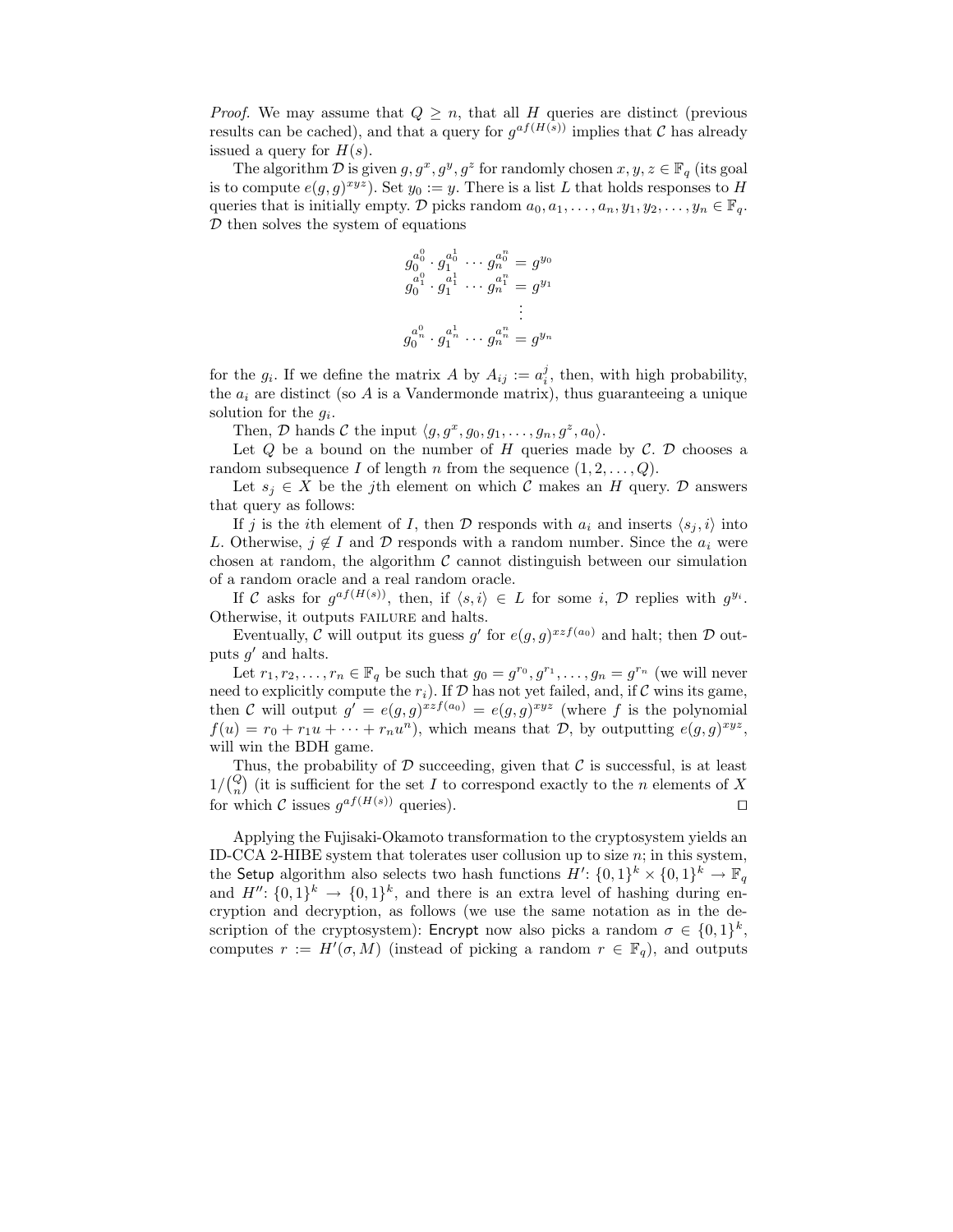$C := \langle g^r, \sigma \oplus H_3(s), M \oplus H''(\sigma) \rangle$  (as opposed to  $\langle g^r, M \oplus H_3(s) \rangle$ ). Decrypt is modified similarly.

The proof of Lemma 3 involves a reduction that is exponential in  $n$ , rendering the system untrustworthy for large  $n$ . One could simply assume that the Bilinear Polynomial Diffie-Hellman game is hard to win in order to rectify this, but it would be better to find a polynomial-time reduction from winning the Bilinear Polynomial Diffie-Hellman game to a more natural assumption.

## 4 Conclusions and Open Problems

We introduced hierarchical identity-based encryption schemes and their related security definitions. We presented a concrete two-level HIBE scheme that is totally collusion-resistant on the upper level and partially collusion-resistant on the lower level, and showed it to be secure under the BDH assumption (in the random-oracle model). An open problem is to construct a two-level HIBE scheme that is totally collusion-resistant on the lower level and at least partially (if not totally) collusion-resistant on the upper level.

One could try to extend our approach to finding a 2-HIBE system to attempt to construct an  $\ell$ -HIBE system for any given  $\ell$  by using a family of  $\ell - 1$  linear e-one-way functions such that the output of one is used as the first input of the next. Ideally, there would be a single linear e-one-way function h:  $G_1 \times X \to G_1$ , and one could apply h recursively to obtain a family of any given size.

Unfortunately, this may not be enough to guarantee that an ID-OWE attacker has negligible advantage. A major hurdle in a proof of security is that it is not clear how to build a simulator that can answer an algorithm's queries for addresses within the same domain but within a different subdomain than the challenge address. Additionally, if we model hash functions as random oracles, then the most obvious approaches will involve security reductions exponential in  $\ell$  (informally, it seems a simulator must guess which hash query to rig at each level).

In any event, there are no known families of linear e-one-way functions of any size (that can accompany a bilinear function satisfying the BDH assumption). However, if we are willing to tolerate  $n$ -party collusion at every level, then we may construct a family of functions by extending our scheme. In our system, KeyGen<sub>2</sub> produces one group element from  $n$  group elements. This suggests a scheme where a private key at the top level consists of  $n^{\ell-1}$  group elements: to generate keys for the next level, sets of  $n$  elements are used to produce one group element each; private keys at a given level contain  $n$  times the number of group elements in private keys of the level below. At the bottom level a private key consists of a single group element which can be fed into the bilinear function.

Clearly, in this scheme, the key size at the top level increases exponentially with  $\ell$ , so it does not scale well. Even so, for some applications, setting  $\ell$  slightly greater than 2 may be beneficial; e.g., if we take domains, subdomains and users to be corporations, departments and employees, then it may be less likely for n department key generators to collude than for  $n^2$  employees to collude. (It is